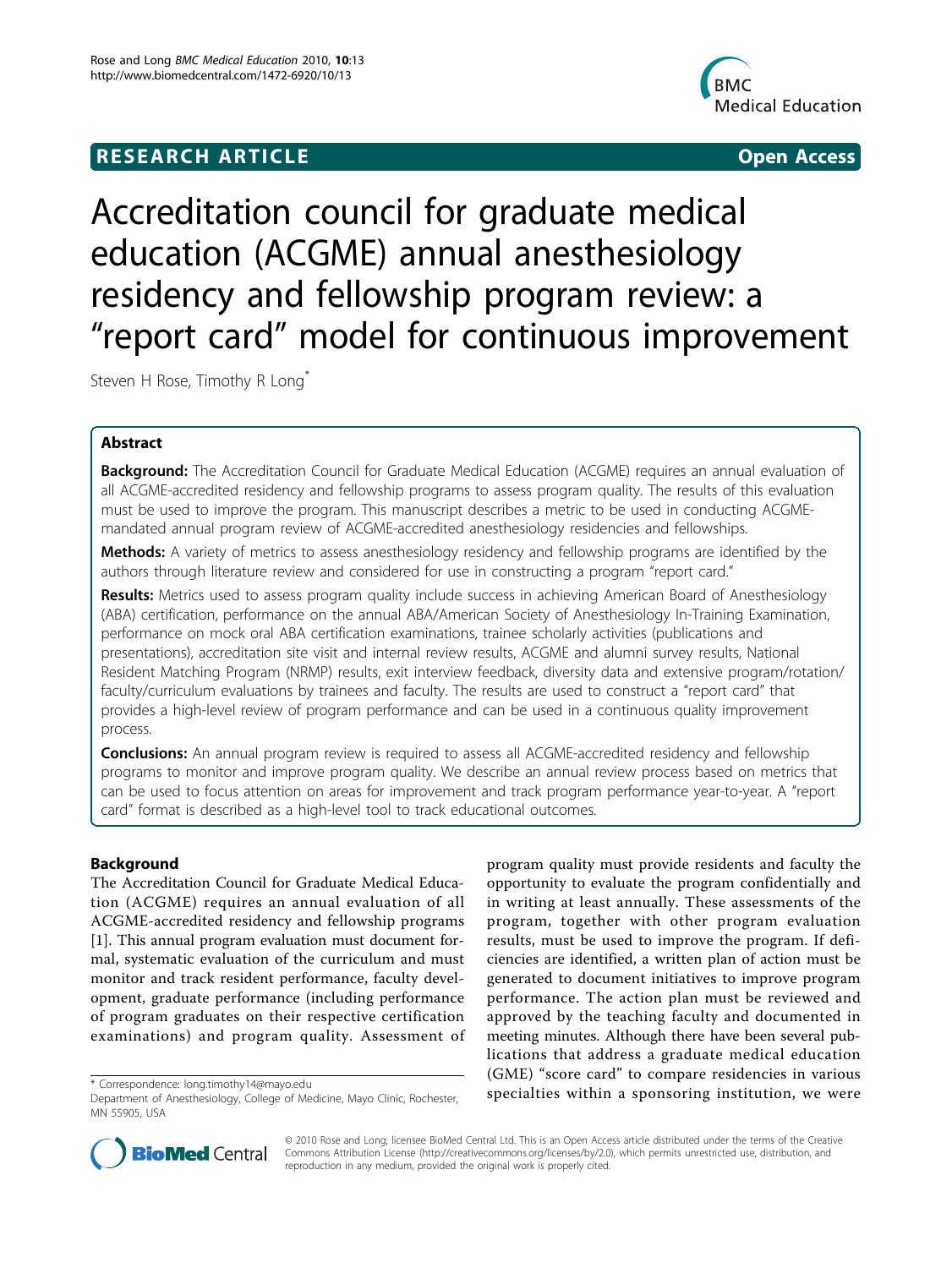unable to identify publications that specifically addressed the ACGME-required annual program review in anesthesiology [[2-6](#page-5-0)].

We describe a systematic annual review process for assessing ACGME-accredited anesthesiology residency and fellowship programs that meets ACGME requirements, includes metrics that can be used to assess program quality and provides a model for continuous quality improvement.

## Methods

A literature search was initiated to identify metrics that might be used in this process and each metric identified in the previously published articles we reviewed was considered for inclusion in our annual program assessment. Criteria for inclusion included the ability to accurately access and collect the data with a high level of confidence and the authors' agreement the metric was important in the assessment of program quality. Metrics to be included were also reviewed by our department education committee and a consensus was generated regarding each item. Some previously described metrics, such as the ratio between the number of persons matched through the National Resident Matching Program (NRMP) and the last rank number at which the program filled (rank/match ratio), were eliminated due to concerns regarding the ability to manipulate these data.

## Results

Metrics selected for inclusion in the annual review of our ACGME-accredited anesthesiology residency and fellowship programs are listed in Table [1.](#page-2-0) Each metric included in this review is further described, including the source(s) of the data, below:

## Examination Performance

Performance of graduates on the American Board of Anesthesiology (ABA) certification examinations. The ACGME explicitly uses this metric to assess program outcomes[[1\]](#page-5-0). Arguably, it is the best single measure of program outcomes currently available. The ACGME and Anesthesiology Review Committee consider five-year board certification passage rates as an important indicator of program quality when the program is reviewed for accreditation. Anesthesiology residency programs and those anesthesiology fellowship programs that grant certificates of special qualifications can review historical results using this metric, establish goals for five-year board certification passage rates and track performance year-to-year. Performance below expected standards prompts a review and a written plan of action to improve outcomes.

Clinical Anesthesia-3 (CA-3) resident performance on the ABA/American Society of Anesthesiology (ASA) In-

Training Examination (ITE) can provide a more contemporary assessment of preparedness for the ABA written certification examination. Our program established expected standards for individual and collective CA-3 performance on the ITE and compares these results to national standards. Performance below expectations on the ITE prompts a review and a written plan of action to improve outcomes.

CA-3 resident performance on regularly scheduled mock oral examinations provides an assessment of PGY-level specific preparedness for the ABA oral certification examination. Consistency regarding expected standards for CA-3 performance on program-administered mock ABA oral examinations was established through a faculty development process. To make this process better approximate the ABA oral certification examination, a senior or emeritus faculty member acts as a docent, retired ABA oral board examination questions are used for the examination and the examination is conducted in the exact format of the ABA oral board certification examination. The only major difference is that time is scheduled after the examination to debrief and provide resident feedback. Expectations for CA-3 resident performance are at a level consistent with passing the examination when taken for credit. Performance at a marginal or failing level prompts a review, requires a written plan of action and requires additional practice examinations to improve performance.

## Resident Scholarly Activities

Resident publications in peer-reviewed journals are included in our annual review as a metric assessing program quality. In order to be included in this metric, the resident must have completed the work resulting in publication during his or her residency training. To assess program performance in resident publication in greater detail, we record additional information including the order of authorship and the impact factor of the journal in which the manuscript is published. Resident publication in non-peer reviewed journals and publication of chapters are considered separately.

The number of posters and abstracts completed, accepted and published are similarly recorded.

Scholarly activity metrics also include an assessment of resident presentations at regional, national and international meetings.

#### Accreditation and Internal Reviews

ACGME accreditation outcomes are a key metric in the annual review of our ACGME-accredited residency and fellowship programs. Our programs' goal and expectation for site visit interval is five years. Performance below this standard requires generation of an action plan.

Review Committee citations are also monitored as a metric of program quality. We have established two or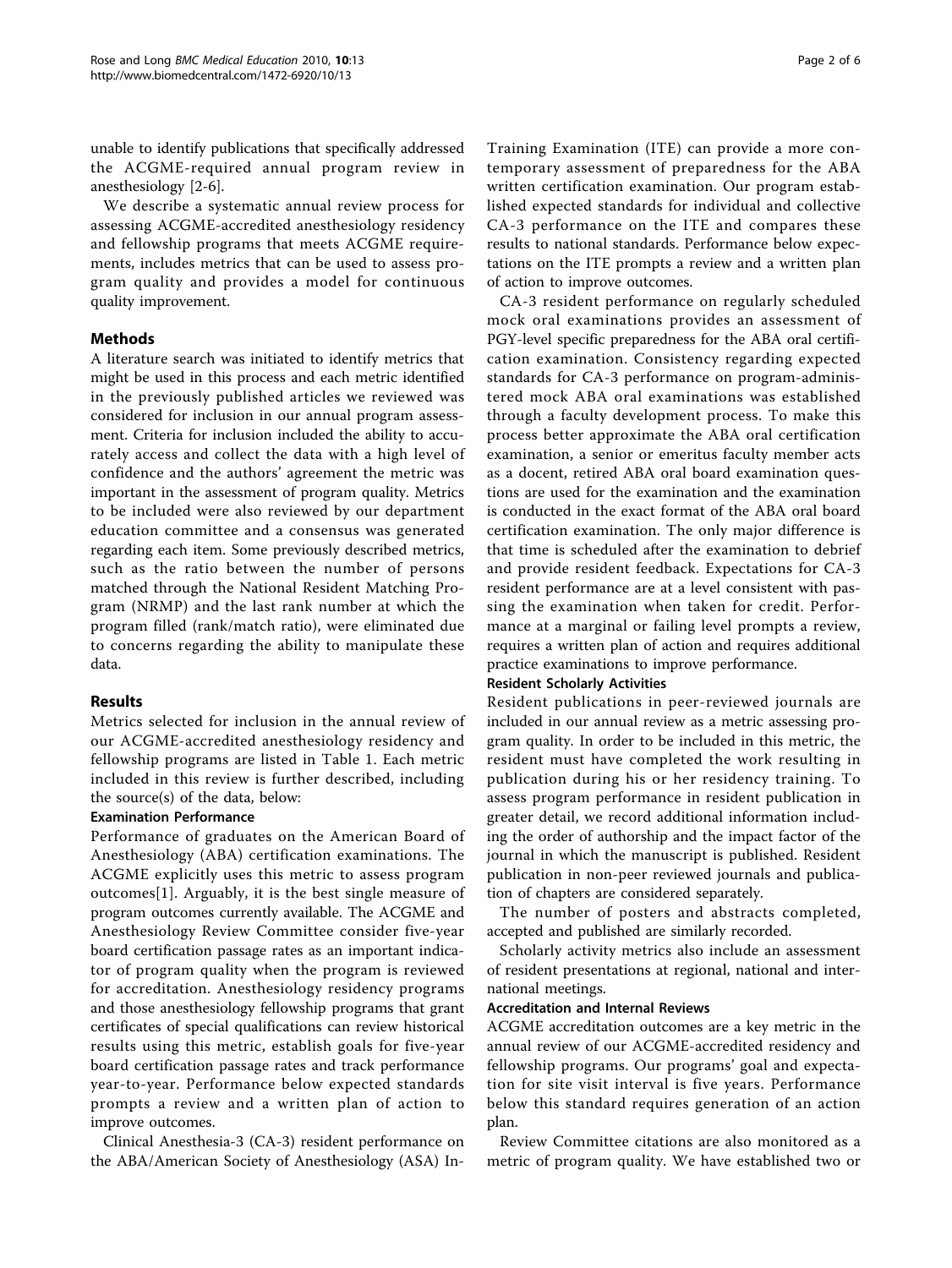#### <span id="page-2-0"></span>Table 1 Annual Program Review Metrics

A. Examination performance

1. Five-year ABA certification examination results

2. CA-3 resident performance on the ASA/ABA In-Training Examination

3. CA-3 resident performance on program-administered mock oral examination

B. Resident Scholarly Activities

1. Percent of residents with one or more manuscripts completed, submitted, accepted for publication or published based on work completed during the program

2. Percent of residents with one or more posters/abstracts completed, submitted or published based on work completed during the program

3. Percent of residents with one or more regional, national or international presentation while enrolled in the program

C. Accreditation and Internal Reviews

1. ACGME site visit interval

2. ACGME site visit citations

3. Number of Internal Review suggestions/citations not fully addressed within six months

#### D. ACGME Survey

1. Number of items with greater than 10% non-compliant response rate on ACGME resident survey

#### E. NRMP Results

1. Mean score on USMLE Step 1 for matched residents

- 2. Mean score on USMLE Step 2 for CA-2 residents
- 3. "Filling" through NRMP

4. Post NRMP match survey results

F. Exit interview assessments G. Case/procedure numbers H. Diversity 1. Data for women compared to national averages 2. Data for under-represented minorities compared to national averages I. Alumni survey results J. ISES evaluation results 1. Resident evaluations a. program b. rotations c. curriculum d. faculty 2. Faculty evaluations a. program b. curriculum

c. residents

fewer citations as our programs' goal. Regardless of the total number, an action plan and follow-up report are required to address each citation.

Internal reviews (IR). The ACGME requires the Sponsoring Institution to conduct an internal review of each program at the midpoint of the accreditation cycle. This is a separate review that contains distinct elements. If the program receives a five-year accreditation cycle, an internal review is only conducted once every five years. Internal reviews are handled in a manner similar to that used to assess accreditation results. The number of IR suggestions is tracked and all IR suggestions must be addressed in writing, including an action plan to address any concerns. A follow-up report is required to assure the action plan has been implemented and improvement has occurred. Our programs' goal is to have all IR suggestions addressed and corrected within six months. We do not consider the total number of recommendations in the internal review as a metric since the internal review process is a valued mechanism for feedback intended to improve the program and recommendations are encouraged.

#### ACGME Resident Survey

The anonymous ACGME resident survey is a relatively new metric that can be used to assess program quality and duty hour compliance. We chose ACGME survey results as a key metric in our annual program review due to the confidence residents have in the anonymity of the process. However, the authors recognize survey data may be influenced by a variety of factors including concern about an adverse accreditation action and/or administrative pressure. Duty hours are also measured by resident attestation and duty hour violations can be reported on an anonymous MSGME school "hotline" and/or anonymously reported to our residents association. Non-compliance of greater than 10% on any item requires a written action plan to address the issue(s) and a follow-up report to assure the concern has been addressed and corrected.

#### NRMP Results

The number of applications, invitations to interview and interviews conducted are tracked on an annual basis and the outcomes of the match are analyzed. Although the value of standardized examinations in assessing resident quality is limited, we believe most programs consider standardized examination performance as an important metric when selecting residents. As such, they are an indirect measure of the competitiveness of our program related to others. We have established a program goal of 220 for the mean score of matched applicants on Step 1 of the United States Medical Licensing Examination (USMLE) and average USMLE scores are compared year-to-year.

Goals can also be established for matched applicant scores on step 2 of the USMLE. Although the content of the questions on step 2 of the USMLE is more directly related to clinical medicine, the immediate value of this metric is lessened because not all applicants receive the results of this examination in time to influence their position on the NRMP rank order list, which probably results in self-selection bias. To address this issue, USMLE step 2 scores for PGY 2 residents (when all should be available) are reviewed and included in our annual program review.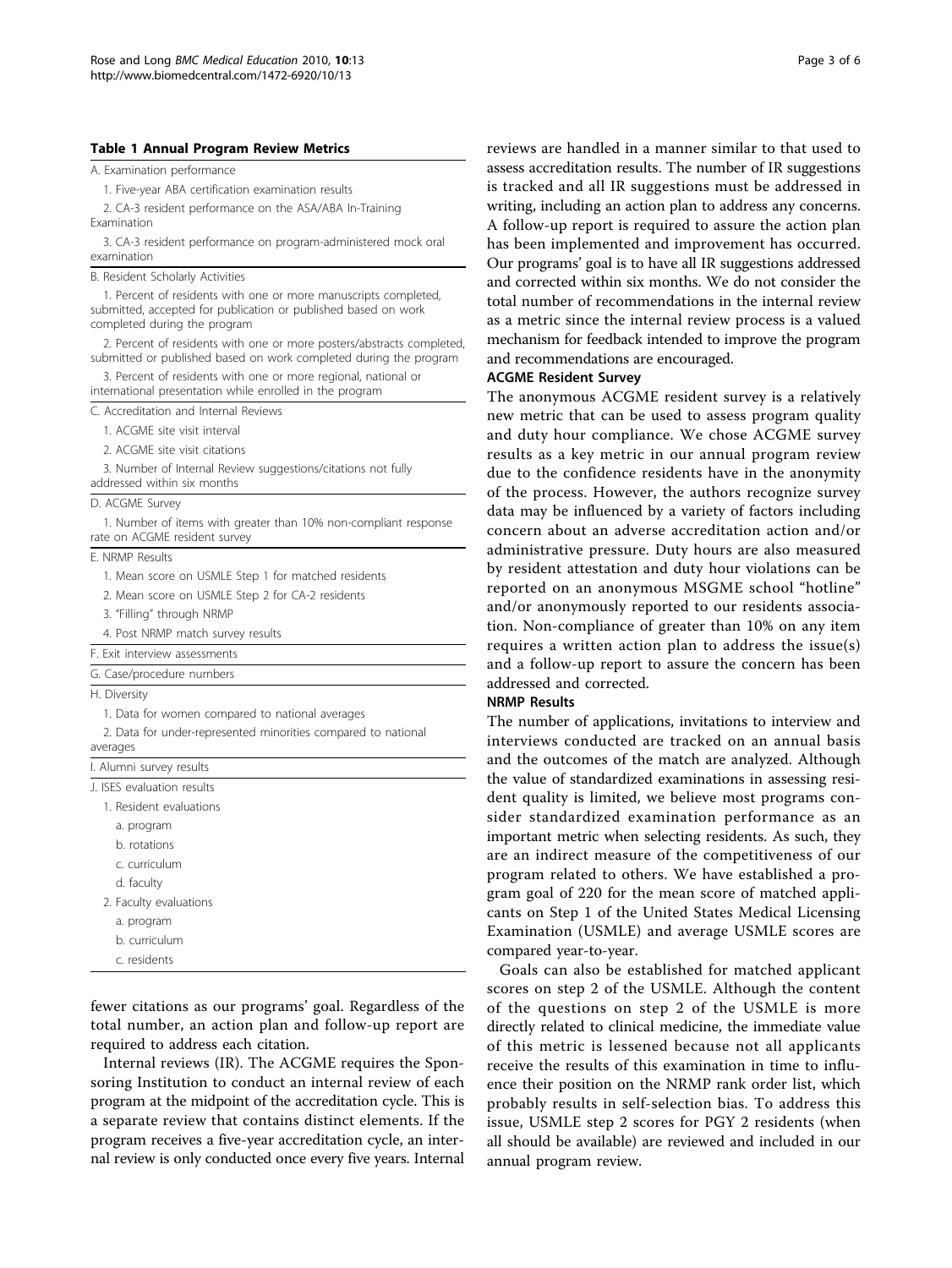<span id="page-3-0"></span>

| <b>METRIC</b>                                                                                                                                                                                 | Green        | Yellow             | Red              |
|-----------------------------------------------------------------------------------------------------------------------------------------------------------------------------------------------|--------------|--------------------|------------------|
| <b>ABA Certification Examination</b>                                                                                                                                                          |              |                    |                  |
| Five-year board certification rate                                                                                                                                                            | 100%         | 90-99%             | < 90%            |
| Program composite CA-3 ITE results                                                                                                                                                            | >90          | 75-89%             | <75%             |
| Mock Oral Examination CA-3 expected pass                                                                                                                                                      | 100%         | 90-99%             | < 90%            |
| <b>Resident Scholarly Activities</b><br>Percent of residents with at least one manuscript completed,<br>submitted, accepted, in press or published.                                           | >75%         | 50-74%             | < 50%            |
| Percent of residents with one or more posters/abstracts completed,<br>submitted or published<br>Percentage of residents with at least one regional, national or<br>international presentation | 100%<br>100% | 75-99%<br>75-99%   | <75%<br><75%     |
| <b>ACGME Accreditation Results</b>                                                                                                                                                            |              |                    |                  |
| ACGME site visit interval (years)<br><b>ACGME Citations</b>                                                                                                                                   | 5<br>$0 - 2$ | 4<br>$3-4$         | $<$ 4<br>> 4     |
| Internal Review Recommendations                                                                                                                                                               |              |                    |                  |
| # not fully implemented within 6 months                                                                                                                                                       | None         | $1 - 3$            | >3               |
| <b>ACGME Resident Survey</b><br>Categories with >15% non-compliance                                                                                                                           | None         | $1 - 3$            | >3               |
| <b>NRMP Results</b>                                                                                                                                                                           |              |                    |                  |
| Mean USMLE Step 1 Score<br>Mean USMLE Step 2 Score                                                                                                                                            | >220<br>>230 | 210-220<br>220-230 | < 210<br>$<$ 220 |
| Post-NRMP survey results                                                                                                                                                                      | $0 - 3$      | $4 - 5$            |                  |
| Correctable reasons for selecting another program<br>Exit Interview                                                                                                                           |              |                    | >5               |
| % CA-3 that would choose program again                                                                                                                                                        | 95-100%      | 85-94%             | <85%             |
| Case/Procedure Numbers                                                                                                                                                                        |              |                    |                  |
| Case/procedure <20% above minimums                                                                                                                                                            | None         | $1 - 3$            | >3               |
| Diversity<br>% women compared to national average                                                                                                                                             | $>80\%$      | 60-80%             | < 60%            |
| % URM compared to national average                                                                                                                                                            | $>80\%$      | 60-80%             | <60%             |
|                                                                                                                                                                                               |              |                    |                  |
| Alumni Survey<br>% who would choose program again                                                                                                                                             | >95%         | 90-95%             | < 90%            |
| <b>ISES Evaluations</b>                                                                                                                                                                       |              |                    |                  |
| Resident evaluations of program                                                                                                                                                               | $4.5 - 5$    | $4 - 4.5$          | $<$ 4            |
| Resident evaluations of rotations (number <4)                                                                                                                                                 | 0            | $1-3$              | >3               |
| Resident evaluations of faculty                                                                                                                                                               | $4 - 5$      | $3.5 - 4$          | < 3.5            |
| Resident evaluations of curriculum                                                                                                                                                            | $4 - 5$      | $3.5 - 4$          | < 3.5            |
| Faculty evaluations of program                                                                                                                                                                | $4 - 5$      | $3.5 - 4$          | < 3.5            |
| Faculty evaluations of curriculum                                                                                                                                                             | $4 - 5$      | $3.5 - 4$          | < 3.5            |
| Program rating by residents                                                                                                                                                                   | $4 - 5$      | $3.5 - 4$          | < 3.5            |
| Program ratings by faculty                                                                                                                                                                    | $4 - 5$      | $3.5 - 4$          | $<$ 3.5          |
| <b>Faculty Evaluations</b><br>Pooled faculty evaluations                                                                                                                                      | >4.5         | $4 - 4.5$          | $<$ 4            |

"Filling" through the NRMP each year is a goal of our program. Although NRMP result analysis and outcomes can be used to establish a rank/match ratio as an index of performance in attracting highly-qualified applicants to the program, this metric is subject to manipulation (residents can be ranked on their likelihood to choose the program, rather than on their desirability). Consequently, this metric is analyzed but not used as a direct measure of program quality in our annual program review score card.

Post-NRMP survey. An anonymous survey is sent to all applicants ranked high enough to match who chose another program. The survey asks this group of applicants to respond to questions about overall program quality, program structure, interviews with faculty and residents, stipends and benefits, spouse/significant other opportunities, location, diversity, proximity to family, lifestyle issues, opportunities for off-campus rotations and technology support. The results of this survey are analyzed and included in the annual program review. Although some factors are impossible to change (e.g. location of program), all other issues identified are addressed in an action plan and follow-up report. Results of the survey are compared year-to-year.

## Exit Interviews

The program director conducts exit interviews with each resident or fellow near program completion. The results of these interviews are used to identify opportunities for program improvement. A key metric is the number of residents or fellows who indicate they would choose the program again. These comments are included in narrative form as an addendum to the report card.

#### Case Numbers/Experience

The number, type and distribution of cases and procedures recorded by residents and fellows are compared to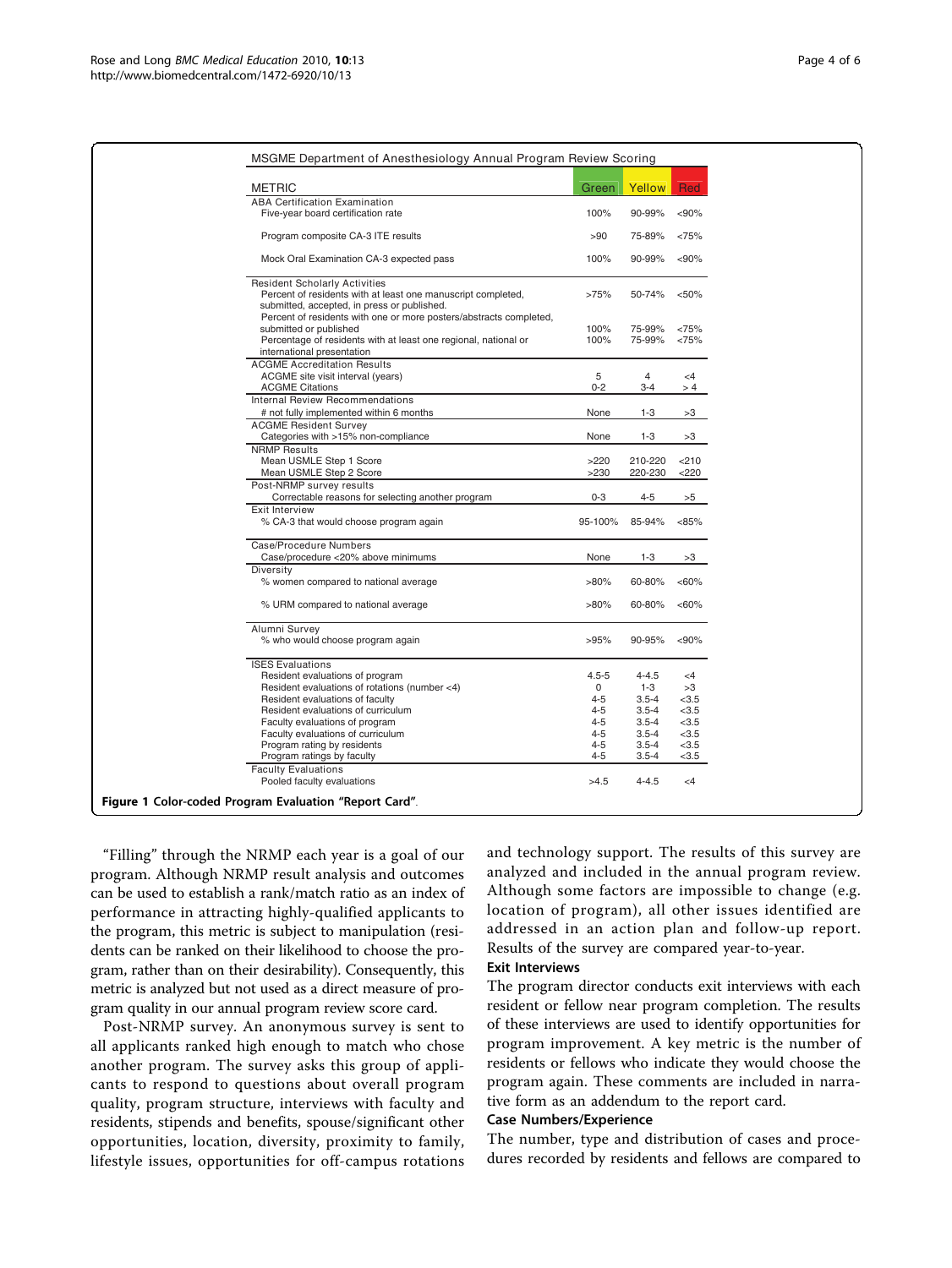ABA requirements. We have selected a program goal of exceeding minimum case/procedure experience by at least 20% in every category. If case/procedure experience falls below this standard, an action plan is generated to correct the deficiency, case/procedure numbers are tracked more closely and changes in the resident schedule are made as needed to secure this experience.

## **Diversity**

The percent of women applicants who apply, are invited to interview, interview, are ranked and match is tracked. These numbers are compared to national averages included in the annual education issue of the Journal of the American Medical Association (JAMA)[\[7](#page-5-0)]. Our program goal is to be greater than 80% of the average percent of women enrolled in anesthesiology.

The percent of under-represented minority (URM) applicants who apply, are invited to interview, interview, are ranked and match are tracked. These numbers are compared to national averages included in the annual education issue of JAMA[[7\]](#page-5-0). To assure a meaningful comparison, the definition of URM applicants is the same as that used in JAMA. Our goal is to be greater than 80% of the average percent of under-represented minorities enrolled in anesthesiology.

## Alumni Survey

A survey of alumni who have graduated in the past year is conducted as part of the annual review. The survey asks about program strengths and weaknesses and suggestions for improvement. It specifically asks for subjects/topics about which graduates of the program felt poorly prepared for independent practice. A key metric in this survey asks residents if they would choose the program again and would recommend it to others.

## Program/Rotation/Faculty/Curriculum Evaluation Resident Evaluations

These key evaluations can be conducted using a variety of instruments. In our program, we use an Integrated Scheduling and Evaluation System (ISES) to collect this information. ISES is a validated, behavioral, electronic evaluation and portfolio tool. Resident/fellow evaluations recorded in ISES are ACGME competency and criterion based, with clear anchors describing each domain of evaluation. ISES evaluations are based on a five-point Likert scale with the capability of reporting mean, median and mode values. Outcomes of resident/fellow evaluations of the program, rotations, faculty and curriculum using ISES are important components of the annual program review. Similarly, ISES is used to obtain faculty evaluations of the program that are required components of the annual program review. Residents and faculty are asked to provide a composite program rating annually to facilitate general assessment of the program that can be compared on a year-to-year basis. Our program established goals for each component of the ISES metrics as detailed in figure [1.](#page-3-0) Educational initiatives are described in a written action plan if concerns are identified.

## Faculty Evaluations

Our faculty development process includes review of resident evaluations of faculty that are pooled annually to assure confidentiality and are shared with faculty during a personal annual performance review conducted by the department chair. Collective faculty performance based on ISES evaluations is tracked year to year with a goal of improving on an annual basis. Faculty participation in institutional, regional and national development activities is also monitored and is discussed during the annual performance review of each faculty conducted by the department chair.

Although qualitative and therefore not specifically included in the metrics, written comments are solicited for items in which they may add value. As is true with resident and faculty evaluation, the comments often provide great value in guiding program change and improvement. In our annual review, comments provided by faculty, residents and fellows are listed and reviewed. The comments often stimulate program change/ improvement in areas not easily measured numerically.

A composite summary report, including action plans to address areas of concern, is generated in which metrics are compared year-to-year.

As described previously, a "report card" can be used to evaluate the quality of residencies and fellowships that is useful for high-level review[\[2,4](#page-5-0)-[6\]](#page-5-0). We describe a "report card" format and assign color coding (red, yellow and green) based on pre-established standards that is used as a major component of the ACGME-required annual program review process. The goals and standards presented apply to the anesthesiology residency at Mayo Clinic Rochester. However, standards for performance can be established in any program based the program's individual characteristics and history in a process in support of continuous improvement.

## **Discussion**

The annual program review is of value only if action is taken to sustain excellence and/or improve performance. Systematic annual review of anesthesiology residency and fellowship programs requires identification and assessment of broad measures of program quality. We describe an annual program evaluation that meets ACGME requirements, focuses attention on areas for improvement, requires action plans to address these concerns, tracks performance trends year-to-year and guides trainees and faculty in ongoing formative program assessment and program quality improvement. The program "report card" we describe has the advantage of being reproducible and is valuable for tracking